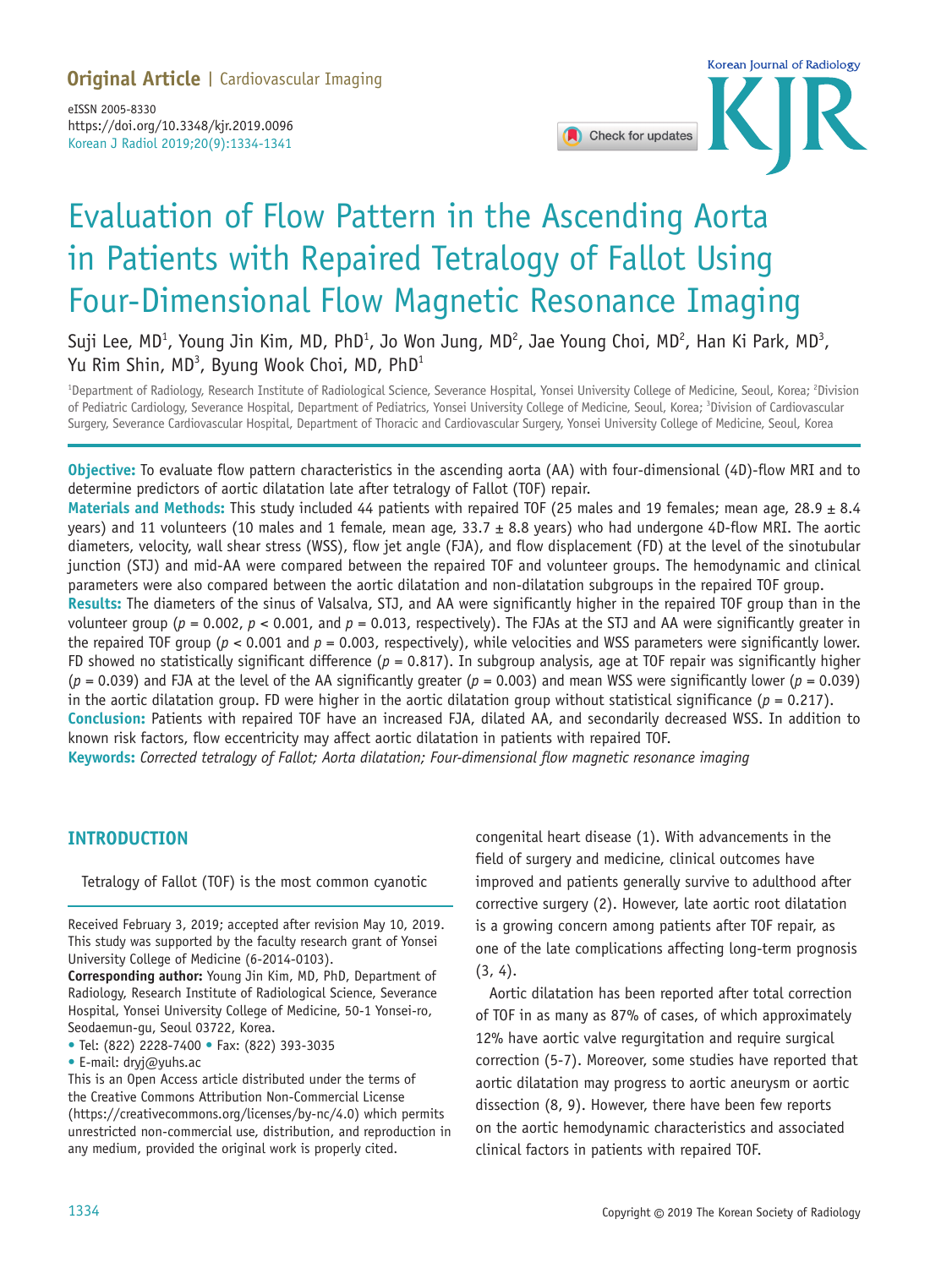Four-dimensional (4D) flow magnetic resonance imaging (MRI), a time-resolved three-dimensional phase-contrast MRI with three-directional velocity encoding, is an evolving technique for visualization and quantification of vessels of interest (10, 11). Recently, 4D flow MRI has been used not only for visualizing the vascular flow pattern of interest, but also for measuring quantitative hemodynamic factors like the wall shear stress (WSS) and flow eccentricity (12-14).

The aim of our study was to evaluate the characteristics of flow patterns in the ascending aorta (AA) with 4D flow MRI and to determine the possible predictors of aortic dilatation late after TOF repair.

# **MATERIALS AND METHODS**

#### **Study Population**

Forty-four adult patients (25 males and 19 females; mean age, 28.9  $\pm$  8.4 years) with repaired TOF were prospectively enrolled and underwent 4D-flow MRI of the heart and thoracic aorta. 4D-flow MRI was added to the standard cardiac MRI, which was clinically indicated. Eleven healthy young adult volunteers (10 males and 1 female, mean age, 33.7  $\pm$  8.8 years) without any history of cardiovascular disease were included as a control group. For patients with repaired TOF, demographic data, echocardiographic measurements, and surgical histories were obtained from electronic medical records. Our Institutional Review Board approved this study, and informed consent was obtained from each participant.

For subgroup analysis, we divided the patients group using 'threshold regression model' for detecting change point at nonlinear relationship between aortic dimension and mean WSS. Using the obtained threshold AA dimension and matched mean WSS value, we divided the patients in four subgroups as combination of high or low WSS with

aortic dilatation or without aortic dilatation groups. We also divided the patients simply in two groups as aortic dilatation or aortic non-dilatation group using the same threshold value.

#### **MRI Protocol**

All patients and volunteers were scanned using a 3T system (MAGNETOM Trio, Siemens Healthineers, Erlangen, Germany) with an 8-channel body-phased array coil. 4D-flow MRI was performed during free breathing with electrocardiogram gating and with a respiratory navigator placed on the lung-liver interface, covering the thoracic aorta. The 4D flow sequence parameters were as follows: velocity-encoding of 200 cm/s in three directions, voxel size: 2.08  $\times$  1.56  $\times$  3 mm<sup>3</sup>, temporal resolution: 41.2-60.0 ms, echo time/repetition time: 2.58–2.62 ms/2.52–2.64 ms, flip angle: 15°, field of view: 233 x 340 mm, and scan matrix: 99 x 192 mm.

#### **Image Analysis**

Using an outsourcing software implemented in MATLAB (MathWorks, Inc., Natick, MA, USA), 4D flow data were analyzed through a semi-automated pipeline (Supplementary Fig. 1). Data were processed according to the developer's original protocol (14). Data analysis included analysis of aortic diameters, velocity, WSS, flow jet angle (FJA), and flow displacement (FD) at the level of the sinotubular junction (STJ) and mid-AA. The definitions of hemodynamic parameters were explained detail in Table 1. In addition to hemodynamic parameters in 4D-flow MRI, we measured aortic diameters at 5 levels (aortic sinus, STJ, AA, proximal descending aorta at pulmonary arterial level, and distal descending aorta at diaphragm level) in 4D flow MRI and conventional cardiac function parameters through standard MRI sequences. Through multi-planar reconstructed 4D flow

| Parameter                                                                                            | <b>Definition</b>                                                                                                                                     |  |  |  |  |
|------------------------------------------------------------------------------------------------------|-------------------------------------------------------------------------------------------------------------------------------------------------------|--|--|--|--|
| <b>WSS</b>                                                                                           | Viscous shear forces of flowing blood acting tangentially with respect to vessel wall                                                                 |  |  |  |  |
| WSS_max                                                                                              | Maximum value of magnitude of WSS vector on considered cross-section                                                                                  |  |  |  |  |
| WSS_mean                                                                                             | Mean value of magnitude of WSS vector on considered cross-section                                                                                     |  |  |  |  |
| WSS ax                                                                                               | Mean value of axial component of WSS, i.e., component with direction parallel to main direction of vessel, on considered<br>cross-section             |  |  |  |  |
| WSS_cir                                                                                              | Mean value of circumferential component of WSS, i.e., component with direction orthogonal to main direction of vessel,<br>on considered cross-section |  |  |  |  |
| <b>FJA</b>                                                                                           | Angle between mean vector of peak systolic flow and normal to cross-sectional plane                                                                   |  |  |  |  |
| FD.                                                                                                  | Distance between center of lumen and center of velocity of forward flow, which was normalized to lumen diameter                                       |  |  |  |  |
| $FD = flow$ displacement, $FJA = flow$ jet angle, $WSS = wall$ shear stress, $4D = four-dimensional$ |                                                                                                                                                       |  |  |  |  |

|  |  | Table 1. Definitions of Hemodynamic Parameters in 4D Flow MRI (14, 25-27) |  |  |  |  |  |
|--|--|---------------------------------------------------------------------------|--|--|--|--|--|
|--|--|---------------------------------------------------------------------------|--|--|--|--|--|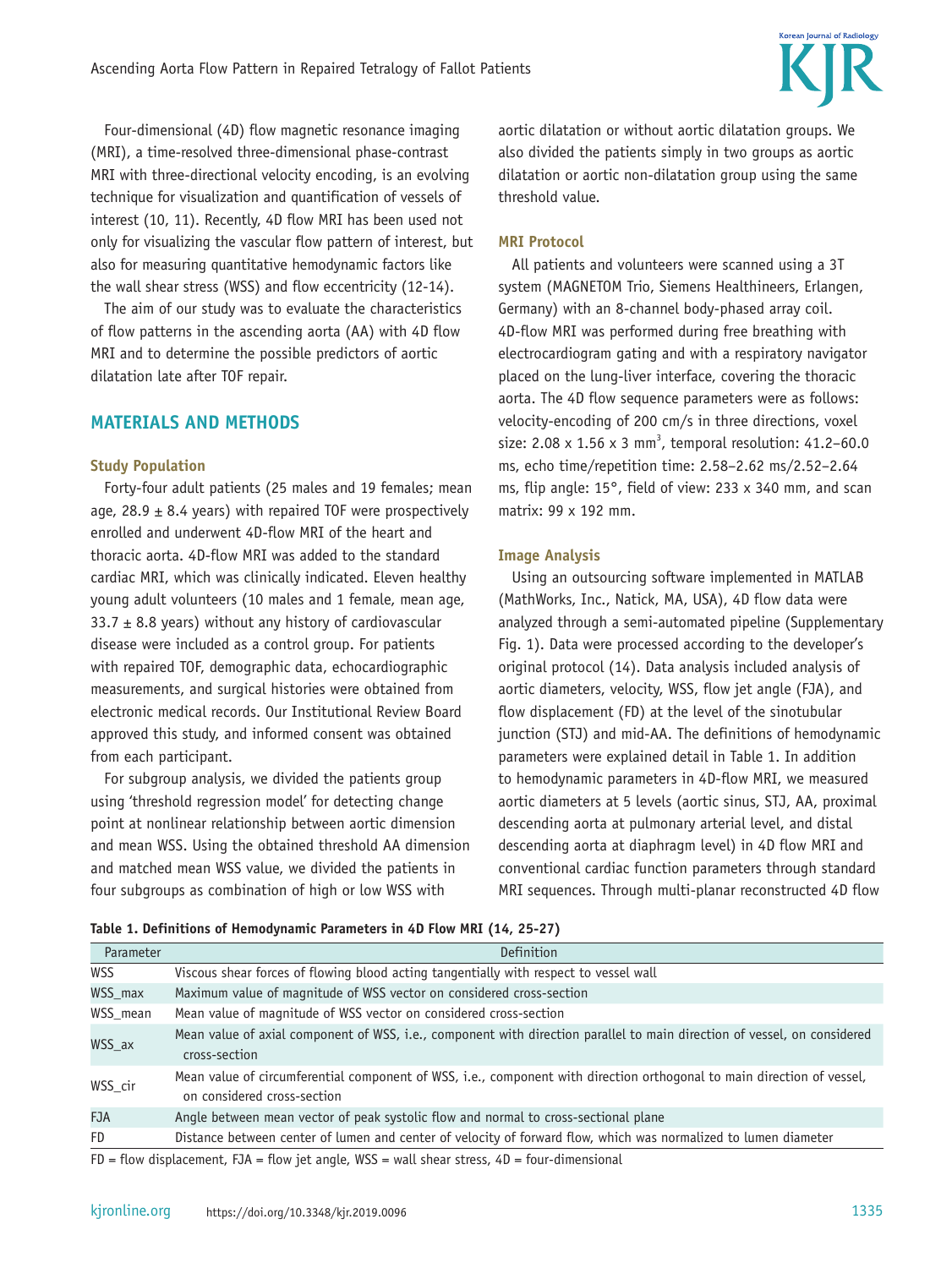# Korean Journal of Radiology

magnetic resonance images, we measured aortic diameters perpendicular to aortic centerline in peak systolic phase, which we segmented AA in this study.

## **Statistical Analysis**

The Mann-Whitney U test was used to compare 4D-flow parameters between groups. Spearman's correlation test was used to determine whether the diameters at the STJ and AA were significantly correlated with 4D-flow parameters and clinical parameters. The threshold regression model was used to determine the cutoff for parameters at the smoothing spline curve (15). Through this analysis, we obtained the threshold values of WSS\_mean and the corresponding aortic diameter that can best delineate the groups with different characteristics at the AA level. For comparisons between subgroups, which were divided by previous thresholds, Fisher's exact test and Mann-Whitney U test were used. Statistical analyses were performed using SPSS software package (version 23.0, IBM Corp., Armonk, NY, USA) and R (version 3.5.0, R Foundation for Statistical Computing, Vienna, Austria). *P* < 0.05 was considered statistically significant.

# **RESULTS**

## **Characteristics of the Study Population**

There was no significant difference in mean age between the repaired TOF (28.9  $\pm$  8.4 years) and volunteer (33.7  $\pm$ 8.8 years) groups. In the repaired TOF group, 5 patients had aortic valve regurgitation ( $\geq$  grade I/IV on echocardiography), 4 had residual ventricular septal defect (VSD) at the time of 4D flow MRI, 12 had right-sided aortic arch, and 4 had undergone palliative surgery (e.g., Blalock-Taussig shunt) before total corrective surgery. The mean age at the time of total corrective surgery for TOF was  $4.6 \pm 7.0$  years.

# **Comparison between Repaired TOF and Volunteer Groups**

Aortic diameters corrected by body surface area (BSA) at the level of the aortic sinus, STJ, and AA were significantly higher in the repaired TOF group than in the volunteer group (*p* = 0.002, *p* < 0.001, and *p* = 0.013, respectively). However, the diameters of the proximal and distal descending aorta were not significantly different between groups ( $p = 0.966$  and  $p = 0.643$ , respectively) (Table 2, Fig. 1).

The maximal and mean velocities, maximal and mean WSS, and mean WSS in the axial and circular direction were significantly lower ( $p = 0.002$ ,  $p < 0.001$ ,  $p = 0.003$ ,  $p <$ 0.001, *p* = 0.023, and *p* < 0.001, respectively) and FJA was significantly higher (*p* < 0.001) at the level of the STJ in the repaired TOF group. The maximal and mean velocities, and mean WSS in the circular direction were significantly lower ( $p = 0.003$ ,  $p < 0.001$ , and  $p = 0.016$ , respectively) and the FJA significantly higher  $(p = 0.003)$  at the level of the AA in the repaired TOF group. About the FD, even though there were no statistical significance, we found repaired TOF patients show increased FD compared to healthy volunteers (Table 3).



**Fig. 1. Differences in aortic dimensions between patients with rTOF and healthy volunteers.** AA = ascending aorta, DA = descending aorta, rTOF = repaired tetralogy of Fallot, STJ = sinotubular junction

|  |  |  |  | Table 2. Comparison of Demographic Characteristics and Aortic Dimensions between Volunteers and Patients with Repaired TOF |  |
|--|--|--|--|----------------------------------------------------------------------------------------------------------------------------|--|
|--|--|--|--|----------------------------------------------------------------------------------------------------------------------------|--|

| <b>Characteristics</b>                  | Healthy Volunteers ( $n = 11$ ) | Patients with Repaired TOF $(n = 44)$ | P       |
|-----------------------------------------|---------------------------------|---------------------------------------|---------|
| Men, %                                  | 90.9                            | 56.8                                  | 0.037   |
| Age, years                              | $33.7 \pm 8.8$                  | $28.9 \pm 8.4$                        | 0.121   |
| Aortic diameters/BSA, mm/m <sup>2</sup> |                                 |                                       |         |
| Aortic sinus                            | $18.5 \pm 2.2$                  | $22.1 \pm 4.0$                        | 0.002   |
| STJ                                     | $14.0 \pm 2.1$                  | $20.0 \pm 3.6$                        | < 0.001 |
| Mid AA                                  | $15.2 \pm 2.6$                  | $17.8 \pm 3.2$                        | 0.013   |
| Proximal descending aorta               | $11.3 \pm 1.3$                  | $11.1 \pm 1.3$                        | 0.966   |
| Distal descending aorta                 | $10.7 \pm 1.9$                  | $10.3 \pm 1.5$                        | 0.643   |

AA = ascending aorta, BSA = body surface area, STJ = sinotubular junction, TOF = tetralogy of Fallot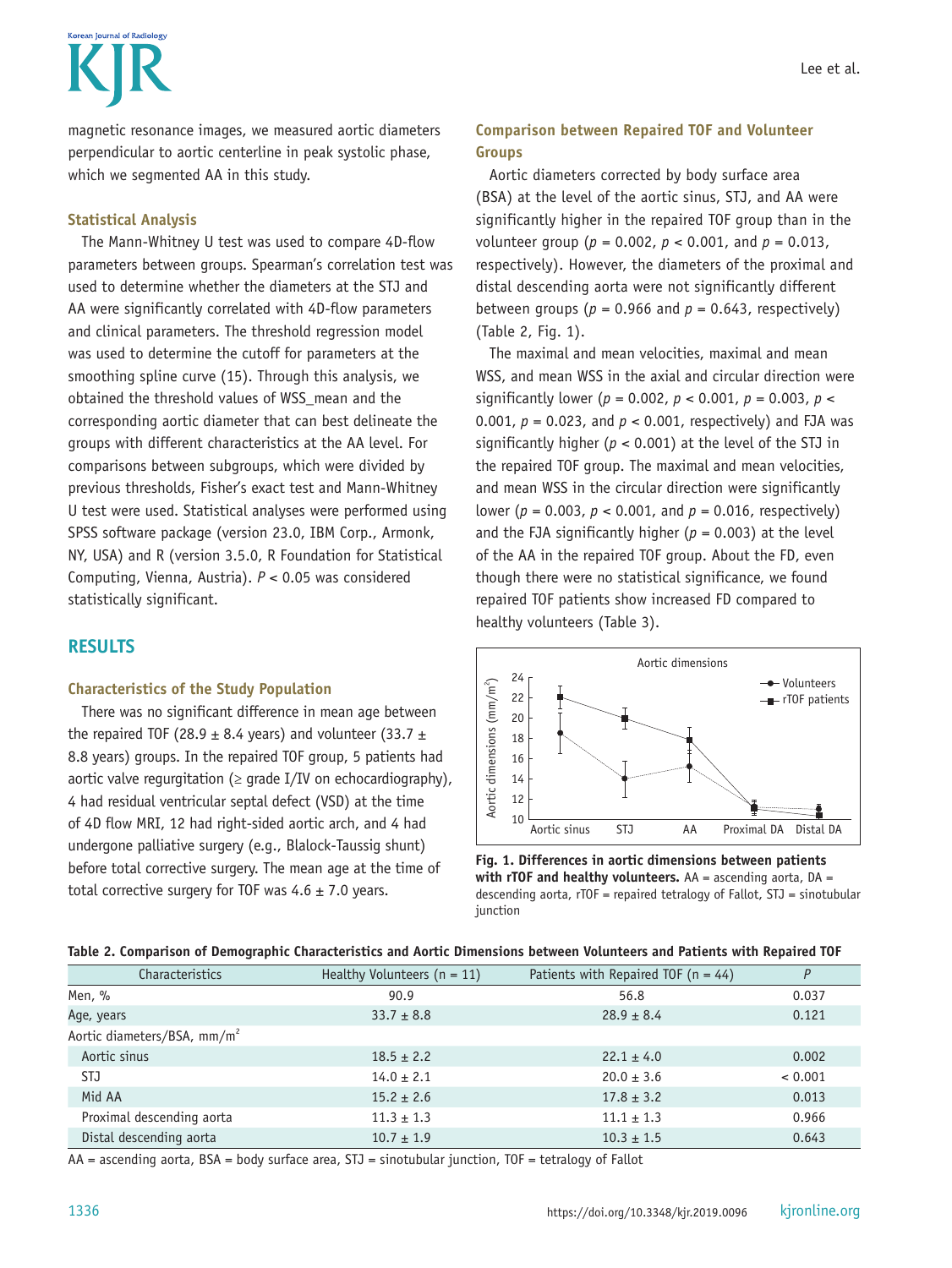

| <b>Parameters</b>       | Healthy Volunteers $(n = 11)$ | Patients with Repaired TOF ( $n = 44$ ) | P       |
|-------------------------|-------------------------------|-----------------------------------------|---------|
| STJ                     |                               |                                         |         |
| $V_{max, m/s}$          | $127.6 \pm 18.7$              | $98.9 \pm 27.8$                         | 0.002   |
| $V_{\text{mean}}$ , m/s | $83.2 \pm 17.6$               | $51.2 \pm 16.7$                         | < 0.001 |
| <b>FJA</b>              | $7.2 \pm 3.3$                 | $15.8 \pm 8.8$                          | < 0.001 |
| FD                      | $0.116 \pm 0.075$             | $0.128 \pm 0.075$                       | 0.817   |
| WSS_max, Pa             | $1.020 \pm 0.160$             | $0.784 \pm 0.286$                       | 0.003   |
| WSS mean, Pa            | $0.495 \pm 0.074$             | $0.324 \pm 0.150$                       | < 0.001 |
| WSSax_mean, Pa          | $0.196 \pm 0.056$             | $0.158 \pm 0.100$                       | 0.023   |
| WSScir_mean, Pa         | $0.396 \pm 0.068$             | $0.228 \pm 0.110$                       | < 0.001 |
| AA                      |                               |                                         |         |
| $V_{max, m/s}$          | $114.0 \pm 15.5$              | $103.1 \pm 72.1$                        | 0.003   |
| $V_{\text{mean}}$ , m/s | $69.8 \pm 11.5$               | $47.3 \pm 11.5$                         | < 0.001 |
| <b>FJA</b>              | $7.7 \pm 4.9$                 | $16.5 \pm 12.0$                         | 0.003   |
| FD                      | $0.100 \pm 0.072$             | $0.118 \pm 0.074$                       | 0.344   |
| WSS_max, Pa             | $0.770 \pm 0.167$             | $0.880 \pm 0.508$                       | 0.736   |
| WSS_mean, Pa            | $0.345 \pm 0.065$             | $0.303 \pm 0.101$                       | 0.053   |
| WSSax_mean, Pa          | $0.114 \pm 0.046$             | $0.149 \pm 0.103$                       | 0.239   |
| WSScir_mean, Pa         | $0.279 \pm 0.077$             | $0.215 \pm 0.068$                       | 0.016   |

**Table 3. Comparison of 4D Flow Hemodynamic Parameters between Volunteers and Patients with Repaired TOF**

 $V_{max}$  = maximum velocity,  $V_{max}$  = mean velocity

## **Correlation between Hemodynamic Parameters and Aortic Dimensions**

We analyzed the correlation between 4D flow MRI hemodynamic parameters and aortic diameters corrected by BSA. At the level of the STJ, mean velocity and WSS parameters were significantly correlated with STJ diameter (mean velocity: *p* = 0.002; maximal WSS: *p* = 0.015; mean WSS:  $p = 0.002$ ; mean WSS in the axial direction:  $p = 0.030$ ; mean WSS in the circular direction:  $p = 0.002$ ). At the level of the AA, mean velocity, mean WSS, and mean WSS in the circular direction were significantly correlated with AA diameter ( $p < 0.001$ ,  $p = 0.024$ , and  $p = 0.004$ , respectively) (Table 4, Fig. 2).

## **Comparison between Aortic Dilatation and Non-Dilatation Groups in the Repaired TOF Patients**

In the threshold regression analysis with smoothing spline curve, a WSS mean of 0.289 Pa and matched aortic dimension of 17.02 mm/m<sup>2</sup> at the level of the AA were obtained as thresholds (Supplementary Fig. 2). Based on these values, we divided the patients into four subgroups: high WSS with or without aortic dilatation and low WSS with or without aortic dilatation (Supplementary Table 1). There were no statistically significant differences between the four groups. However, in the subgroup analysis between aortic dilatation ( $n = 23$ ) and non-dilatation ( $n = 21$ ) groups, age at the time of TOF repair was significantly

| Table 4. Relationship of Cardiac MRI and Clinical Parameters |  |  |
|--------------------------------------------------------------|--|--|
| with Aortic Dimensions                                       |  |  |

| Parameter              | Rho (95% CI)                   | P       |
|------------------------|--------------------------------|---------|
| STJ dimension, $mm/m2$ |                                |         |
| WSS max                | $-0.365$ $(-0.598 - -0.078)$   | 0.015   |
| WSS mean               | $-0.454$ ( $-0.662 - -0.182$ ) | 0.002   |
| WSSax_mean             | $-0.328$ $(-0.569 - -0.034)$   | 0.030   |
| WSScir_mean            | $-0.463$ $(-0.668 - -0.192)$   | 0.002   |
| <b>FJA</b>             | $0.032$ ( $-0.268 - 0.326$ )   | 0.837   |
| FD                     | $0.050(-0.251-0.341)$          | 0.750   |
| V max                  | $-0.158$ $(-0.435-0.145)$      | 0.305   |
| V mean                 | $-0.455$ $(-0.662 - -0.182)$   | 0.002   |
| AA dimension, $mm/m2$  |                                |         |
| WSS_max                | $0.164$ ( $-0.140 - 0.440$ )   | 0.287   |
| WSS mean               | $-0.339$ $(-0.578 - -0.047)$   | 0.024   |
| WSSax_mean             | $-0.092$ $(-0.379 - 0.210)$    | 0.551   |
| WSScir mean            | $-0.431$ $(-0.645 - -0.154)$   | 0.004   |
| <b>FJA</b>             | $0.292$ (-0.005-0.542)         | 0.054   |
| <b>FD</b>              | $0.293 (-0.004 - 0.543)$       | 0.054   |
| V max                  | $0.227 (-0.075 - 0.491)$       | 0.139   |
| V mean                 | $-0.613$ $(-0.770 - -0.386)$   | < 0.001 |

CI = confidence interval

higher ( $p = 0.039$ ) and FJA at the level of the AA significantly larger ( $p = 0.003$ ) in the former. And we found that aortic dilatation group showed increased FD compared to aortic non-dilatation group, although there was no statistical significance (Table 5).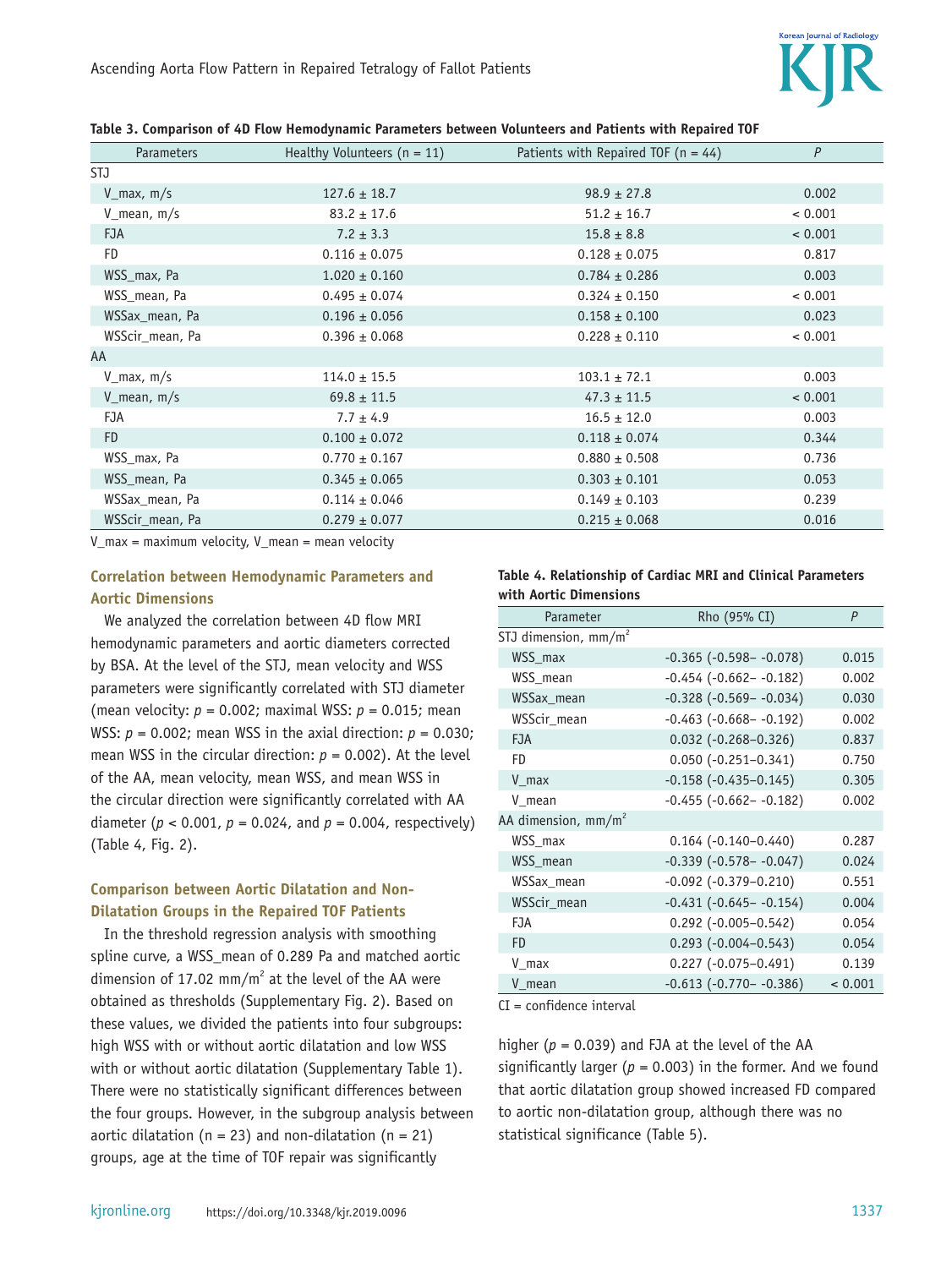

This study was conducted to evaluate the characteristics of flow patterns in the AA with 4D flow MRI and to determine possible predictors of aortic dilatation late

after TOF repair. We found that patients with repaired TOF showed significant aortic dilatation at the level of the aortic root and AA, but not the descending aorta, compared to healthy volunteers. FJA (representing flow eccentricity) was higher at both the STJ and AA, while WSS parameters



**Fig. 2. Representative maximal WSS maps of volunteers and patients with rTOF.**

**A.** Volunteer. **B.** Aortic dilatation with high WSS group. **C.** Aortic dilatation with low WSS group. **D.** Non-aortic dilatation with low WSS group. **E.** Non-aortic dilatation with high WSS group. WSS = wall shear stress

|  |  |  |  | Table 5. Comparison between Aortic Dilatation and Non-Dilatation Groups |  |
|--|--|--|--|-------------------------------------------------------------------------|--|
|--|--|--|--|-------------------------------------------------------------------------|--|

| Characteristics                  | AA Dilatation Group* ( $n = 23$ ) | AA Non-Dilatation Group ( $n = 21$ ) | $\boldsymbol{P}$ |
|----------------------------------|-----------------------------------|--------------------------------------|------------------|
| SOV diameter, $mm/m2$            | 22.9 (21.8-25.4)                  | 19.9 (17.9-21.2)                     | < 0.001          |
| STJ diameter, $mm/m2$            | 19.9 (18.2-21.8)                  | $16.4(15.6-18.4)$                    | < 0.001          |
| AA diameter, mm/m <sup>2</sup>   | 19.3 (18.0-20.6)                  | $16.1(14.4-16.6)$                    | < 0.001          |
| Male sex <sup>t</sup>            | 13 (56.5%)                        | 12 (57.1%)                           | 0.791            |
| Age                              | $27.5(23.5-34.0)$                 | 25.0 (22.0-31.0)                     | 0.179            |
| Palliative Op. <sup>†</sup>      | $1(4.3\%)$                        | $3(14.3\%)$                          | 0.526            |
| Age at TOF repair, years         | $4(1.0-8.5)$                      | $2(1.0-2.25)$                        | 0.039            |
| Rt. aortic arch <sup>†</sup>     | $6(26.1\%)$                       | $6(28.6\%)$                          | 0.879            |
| Residual VSD <sup>t</sup>        | $1(4.3\%)$                        | $3(14.3\%)$                          | 0.530            |
| AR ( $\ge$ grade 1) <sup>†</sup> | $4(17.4\%)$                       | $1(4.8\%)$                           | 0.401            |
| FD at STJ                        | $0.145(0.0778 - 0.1973)$          | $0.085(0.0636 - 0.1540)$             | 0.080            |
| FJA at STJ                       | $17.0(10.3-19.9)$                 | $12.6(8.3-19.5)$                     | 0.503            |
| FD at AA                         | $0.122(0.062 - 0.192)$            | $0.100(0.057 - 0.117)$               | 0.217            |
| FJA at AA                        | $17.2(12.1-25.7)$                 | $10.1(6.3-13.8)$                     | 0.003            |
| WSS_mean at STJ                  | $0.256(0.185 - 0.372)$            | $0.314(0.275 - 0.528)$               | 0.018            |
| WSS_max at STJ                   | $0.637(0.483 - 0.796)$            | $0.886(0.792 - 1.016)$               | 0.002            |
| WSS_mean at AA                   | $0.254(0.220 - 0.325)$            | $0.322(0.254 - 0.352)$               | 0.040            |
| WSS_max at AA                    | $0.667$ (0.582-0.902)             | $0.842(0.717 - 0.990)$               | 0.062            |
| V_mean at AA, cm/sec             | 38.6 (36.0-49.1)                  | 54.2 (47.7-60.0)                     | < 0.001          |
| V_max at AA, cm/sec              | 88.7 (68.0-110.7)                 | $95.7(86.1-107.5)$                   | 0.076            |
| LVEDVi, $mL/m^2$                 | 83.2 (78.1-94.1)                  | $77.2(67.7 - 84.7)$                  | 0.053            |
| LVEF, %                          | $58.1(53.6-64.7)$                 | 59.5 (53.0-62.5)                     | 0.549            |
| RVEDVi, mL/m <sup>2</sup>        | 138.8 (126.6-164.6)               | 119.3 (111.9-147.6)                  | 0.307            |
| RVEF, %                          | 55.1549 (49.9892-60.7542)         | 50.7118 (48.0462-54.6202)            | 0.069            |

Other data are medians, with interquartile ranges in parentheses. \*AA dilatation threshold value = 17.02 mm/m<sup>2</sup>, <sup>†</sup>Data are numbers, with percentage in parentheses. AR = aortic regurgitation, LVEDVi = indexed left ventricular end-diastolic volume, LVEF = left ventricular ejection fraction, Op. = operation, RVEDVi = indexed right ventricular end-diastolic volume, RVEF = right ventricular ejection fraction, SOV  $=$  sinus of Valsalva, VSD  $=$  ventricular septal defect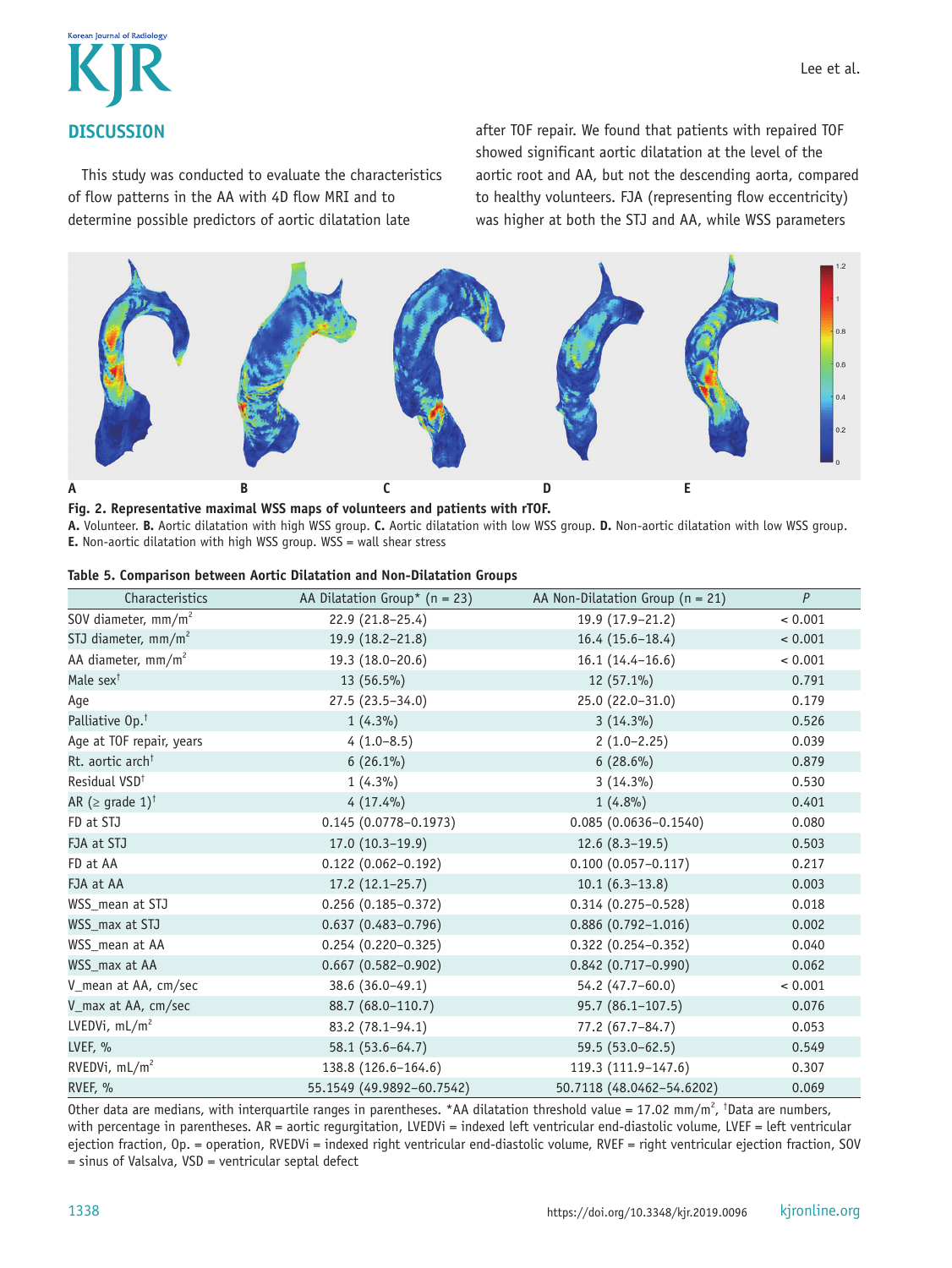# **Korean Journal of Radiology**

and velocities were lower, in the repaired TOF group. The age at the time of TOF repair was significantly higher and FJA larger in patients with aortic dilatation than in those without aortic dilatation.

There have been reports on aortic dilatation and associated complications (such as aortic valve regurgitation and aortic dissection) in patients with repaired TOF (5- 9, 16). Niwa et al. (3, 17) have reported that factors related to longstanding volume overload to the aortic root before TOF repair—such as severe right ventricular outflow tract obstruction, older age, a larger aortic size at the time of repair, and a history of aorto-pulmonary shunt as well as male sex and right aortic arch are risk factors for aortic dilatation after TOF repair. However, there have been inconsistent reports on predictors of aortic dilatation after TOF repair (4, 18). In this study, in line with previous reports, the age at the time of TOF repair was significantly higher in patients with aortic dilatation than in those without it. Male sex was correlated with aortic dilatation when uncorrected aortic dimensions were used; however, after correction by BSA, the correlation disappeared. Other clinical factors including history of aorto-pulmonary shunt and right aortic arch were not statistically different between the aortic dilatation and non-dilatation groups, which may be due to the small sample size of our study.

Nagy et al. (19) reported that aortic regurgitation and residual VSD were associated with increased odds of dilatation at the aortic root. In our study, more patients had aortic regurgitation in the aortic dilatation group (though the difference was not significant), which is concordant with results of Nagy et al. (19). However, we obtained a conflicting result for residual VSD, with more patients having residual VSD in the aortic non-dilatation group in our study, though the difference was not significant. The effect of residual VSD on aortic dilatation may be different depending on the size of the residual defect and degree of residual pulmonary stenosis; i.e., the amount of left-to-right shunt. However, it was difficult to identify the relationship between residual VSD and aortic dilatation in our study because only four patients had residual VSD.

To our knowledge, this is the first study to identify hemodynamic factors of aortic dilatation in patients with repaired TOF using 4D flow MRI. Because of the overriding aorta and consequently transformed left ventricular outflow tract anatomy, which is a fundamental feature of TOF, eccentric flow to the aorta is inevitable after TOF repair. This eccentric flow and its effect on the AA are

demonstrated by our results of significantly higher FJA in the repaired TOF group than among volunteers, and significantly higher FJA in the aortic dilatation group than in the non-dilatation group. Our results suggest that, in addition to known risk factors for increased aortic flow, flow eccentricity may affect aortic dilatation in TOF patients.

Several previous studies using 4D flow MRI have reported that increased WSS is associated with aortic dilatation (12, 20). Barker et al. (21) reported that patients with bicuspid aortic valve (BAV) have significantly higher WSS than healthy controls. However, recent studies about WSS, including a longitudinal study, have provided conflicting results. Geiger et al. (22) reported that patients with Marfan syndrome have decreased WSS in the AA, which is the site of aortic dilatation in these patients. Upon followup imaging, further decreased WSS was reported with statistical significance. They also reported that decreased WSS is significantly correlated with aortic dilatation and abnormal localized flow pattern (22). Farag et al. (23) reported that BAV patients show a significant negative correlation between AA diameter and peak WSS. They also reported that the surface area of increased WSS was significantly lower in patients with aortic dilatation than in those without it (23).

Our results that patients with repaired TOF have decreased WSS, increased FJA, and significant negative correlation between aortic dimensions and WSS are in line with previous reports. Recent studies have explained the relationship between aortic dilatation and WSS as a hemodynamically adaptive process rather than static state at a point (22-24). It has been shown that eccentric flow induced by the pathologic anatomy of patients with repaired TOF is followed by WSS increase and subsequent aortic dilatation is a compensatory response to decrease the WSS. Eccentric flow induced WSS increase can be explained by wall shear rate (WSR), which is a variable of WSS function. WSR is a function of the outermost slope of velocity profile in flowing direction. So, if the central peak velocity zone deviates toward a certain wall side, the WSS of the wall increases and the reciprocal changes can become to the opposite wall. Also, in a constant amount of flow volume, aortic dilatation will decrease the WSS by decreasing peak and mean velocities. The aortic dilatation and the WSS can be in a reciprocal relationship so that can be a cause and a result of the other. Therefore, secondarily decreased WSS with aortic dilatation in these patients is the overall result of an adaptive process.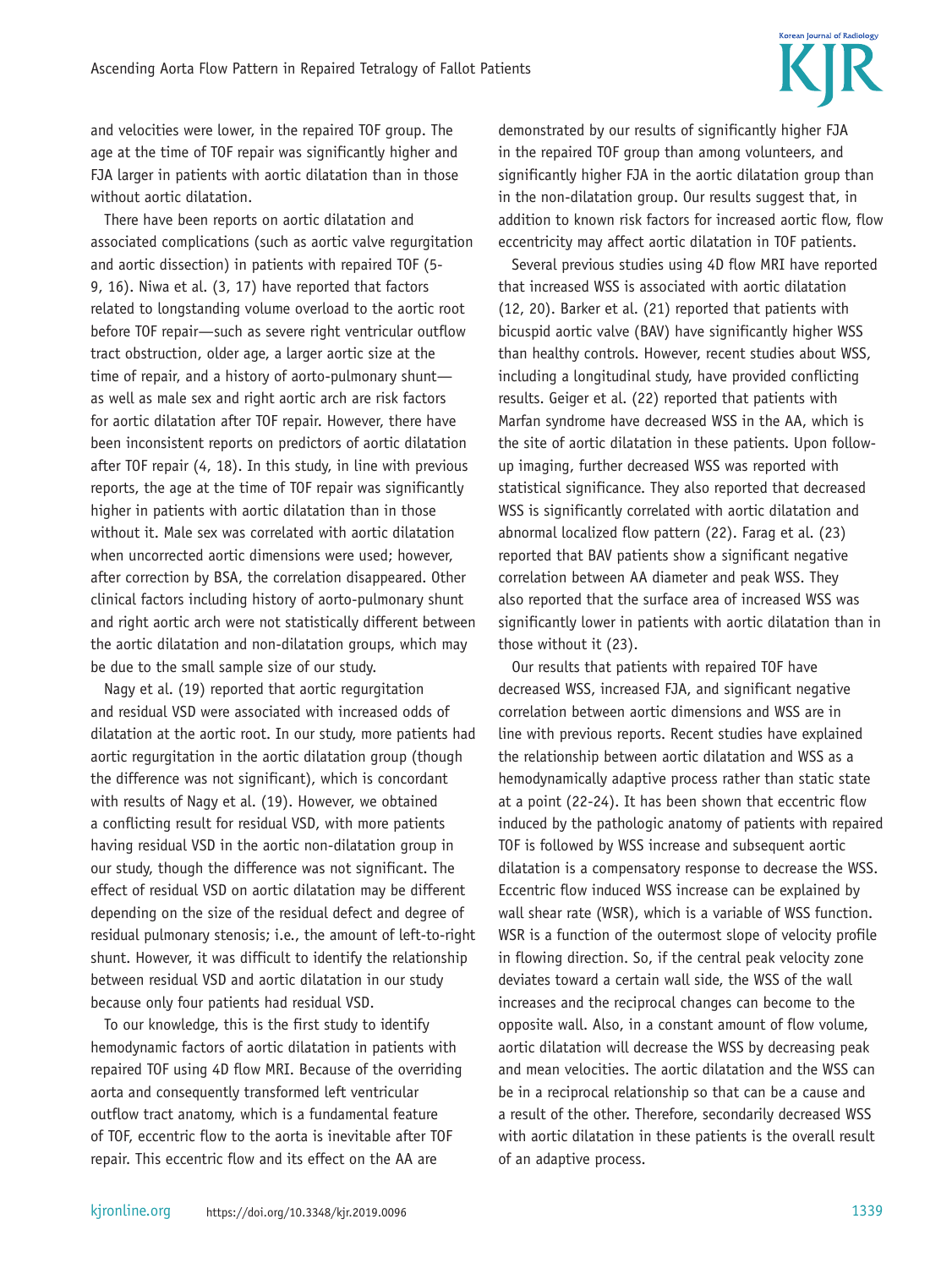# Korean Journal of Radiolom

In summary, we found that dilated aorta of patients group compared to healthy volunteers and dilated aorta of aortic dilatation group patients compared to aortic non-dilatation group show increased FJA and decreased WSS. Also age of total corrective surgery was older in aortic dilatation group compared to aortic non-dilatation group. According to these results, we think flow eccentricity which is demonstrated by increased FJA and longstanding volume overload to AA which is demonstrated by delayed operation age are important factors affecting aortic dilatation. Among the clinical and 4D flow hemodynamic parameters we evaluated, we initially hypothesized that patient's history of palliative operation, right sided aortic arch and residual VSD are possible factors affecting flow eccentricity and longstanding flow overload to AA. However, since only a few patients have these factors, statistical significance was difficult to be revealed. We also found that increased FD in patients group compared to healthy volunteers and aortic dilatation group compared to non-dilatation group, although without statistical significance. It might be because the FD is a normalized value by the aortic diameter. After normalization with significantly dilated aortic diameter, it might be difficult to show sufficient mean difference.

This study has several limitations. First, only 44 patients and 11 healthy volunteers were included. This small sample size was not sufficient to yield statistically significant results for some parameters such as history of palliative operation, right sided aortic arch and FD differences. So future study with larger sample size could clarify small mean difference and the possible factors more precisely. Second, we didn't predetermine the smallest sample size to show the differences between the two groups considering the statistical power when planning the study. However, in the analysis between healthy volunteers and patients group, we can obtain acceptable statistical power value of most significant parameters, which have *p* value less than 0.05. Third, inter-observer variability in 4D flow MRI analysis was not taken into account. Fourth, and most important, this was a cross-sectional study of adult patients with repaired TOF; therefore, the analysis could be performed only at a single time point, and a time-course analysis was not possible. Further longitudinal studies are needed to elucidate the relationship between WSS and progression of aortic dilatation. Particularly for patients with high WSS without aortic dilatation, future progression of aortic dilatation should be analyzed because of its intrinsic risk.

In conclusion, patients with repaired TOF have a dilated

AA and secondarily decreased WSS. In addition to known risk factors for increased aortic flow, flow eccentricity may affect aortic dilatation in TOF patients.

# **Supplementary Materials**

The Data Supplement is available with this article at https://doi.org/10.3348/kjr.2019.0096.

# Conflicts of Interest

The authors have no potential conflicts of interest to disclose.

## Acknowledgments

We thank Professor Chi Young Shim (Division of Cardiology, Severance Cardiovascular Hospital, Department of Pediatrics, Yonsei University College of Medicine) for the valuable comments and Filippo Piatti (Department of Electronics, Informatics and Bioengineering, Politecnico di Milano, Italy) for the technical support.

## ORCID iDs

```
Young Jin Kim
 https://orcid.org/0000-0002-6235-6550
Suji Lee
  https://orcid.org/0000-0002-8770-622X
Jo Won Jung
  https://orcid.org/0000-0001-5384-9161
Jae Young Choi
  https://orcid.org/0000-0002-1247-6669
Han Ki Park
  https://orcid.org/0000-0002-7472-7822
Byung Wook Choi
  https://orcid.org/0000-0002-8873-5444
```
# **REFERENCES**

- 1. Therrien J, Webb G. Clinical update on adults with congenital heart disease. *Lancet* 2003;362:1305-1313
- 2. Lillehei CW, Varco RL, Cohen M, Warden HE, Gott VL, DeWall RA, et al. The first open heart corrections of tetralogy of Fallot. A 26-31 year follow-up of 106 patients. *Ann Surg* 1986;204:490-502
- 3. Niwa K, Siu SC, Webb GD, Gatzoulis MA. Progressive aortic root dilatation in adults late after repair of tetralogy of Fallot. *Circulation* 2002;106:1374-1378
- 4. Mongeon FP, Gurvitz MZ, Broberg CS, Aboulhosn J, Opotowsky AR, Kay JD, et al.; Alliance for Adult Research in Congenital